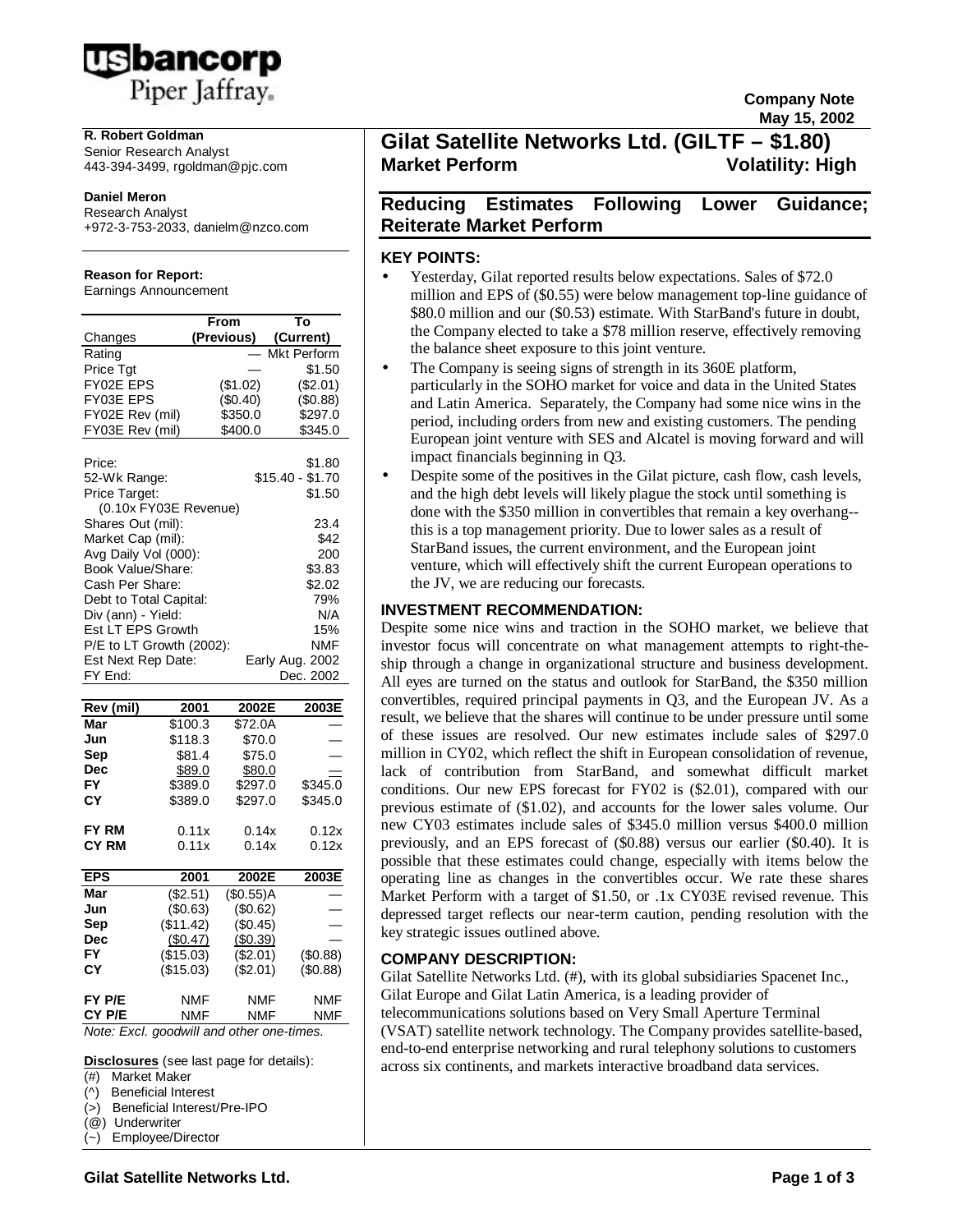**US bancorp**<br>Piper Jaffray.

# **Company Note May 15, 2002**

| <b>USbancorp</b><br>Piper Jaffray.                                                |                    |                      |                 |               | <b>Historical and Projected Income Statement</b> |    | Gilat Satellite Networks Ltd.       |    |                           |                  |     |               |    |               |    |               |    |                    |
|-----------------------------------------------------------------------------------|--------------------|----------------------|-----------------|---------------|--------------------------------------------------|----|-------------------------------------|----|---------------------------|------------------|-----|---------------|----|---------------|----|---------------|----|--------------------|
|                                                                                   |                    |                      |                 |               |                                                  |    | (\$ in thousands, except per share) |    |                           |                  |     |               |    |               |    |               |    |                    |
|                                                                                   | 2000               | 1Q01                 | <b>2Q01</b>     |               | 3Q01                                             |    | 4Q01                                |    | 2001                      | 1Q02A            |     | 2Q02          |    | 3Q02          |    | 4Q02          |    | 2002               |
| <b>Enterprise Core Business</b><br><b>Consumer Sales</b><br><b>Services Sales</b> | 406,103<br>98,444  |                      |                 |               |                                                  |    |                                     |    |                           |                  |     |               |    |               |    |               |    |                    |
| <b>Total Revenue</b>                                                              | \$504,562          | \$<br>100,300 \$     | 118,341         |               | \$<br>81,360 \$                                  |    | 89,028                              | \$ | 389,029                   | \$<br>72,047     | \$  | 70,000        | \$ | 75,000 \$     |    | 80,000        | \$ | 297,047            |
| Cost of Product Sales<br>Cost of Consumer Sales<br>Cost of Services Sales         | 228,978<br>105,295 |                      |                 |               |                                                  |    |                                     |    |                           |                  |     |               |    |               |    |               |    |                    |
| <b>Total Cost of Sales</b><br>Cost of Sales Assoc. with Acq.                      | 334,174            | 82,886               | 79,326          |               | \$<br>126,236 \$                                 |    | 60,381                              |    | 348,829                   | 49,992           |     | 49,000        |    | 51,000        |    | 53,600        |    | 203,592            |
| Gross Profit*                                                                     | \$170.388          | \$<br>17.414         | \$<br>39,015    |               | \$<br>$(44, 876)$ \$                             |    | 28.647                              | \$ | 40.200                    | \$<br>22,055     | \$  | 21,000        | \$ | 24.000        | \$ | 26,400        | \$ | 93,455             |
| SG&A                                                                              | 86,098             | 48,452               | 26,818          |               | 26,845                                           |    | 26,455                              |    | 128,570                   | 21,698           |     | 21,000        |    | 19,500        |    | 20,200        |    | 82,398             |
| R&D, net                                                                          | 31,272             | 11,014               |                 | 8,974         | 8,234                                            |    | 7,811                               |    | 36,033                    | 6,279            |     | 6,000         |    | 6,000         |    | 6,500         |    | 24,779             |
| Acquired R&D<br>One-Time Charges                                                  |                    |                      |                 |               | 138,174                                          |    | 3,447                               |    |                           |                  |     |               |    |               |    |               |    |                    |
| <b>Restructuring Charges</b>                                                      |                    | 9,994                |                 |               |                                                  |    |                                     |    |                           |                  |     |               |    |               |    |               |    |                    |
| Merger Expenses                                                                   |                    |                      |                 |               |                                                  |    |                                     |    |                           |                  |     |               |    |               |    |               |    |                    |
| Total Operating Expense*                                                          | \$117.370          | \$<br>59.466         | 35,792<br>\$    |               | \$<br>173.253                                    | \$ | 37,713                              | \$ | 306.224                   | \$<br>27.977     | S   | 27,000        | \$ | 25,500        | \$ | 26.700        | \$ | 107.177            |
| Operating Income*                                                                 | 53,018<br>\$       | \$<br>$(42,052)$ \$  |                 | 3,223         | \$<br>$(218, 129)$ \$                            |    |                                     |    | $(9,066)$ \$ (266,024)    | \$<br>(5,922)    | -\$ | $(6,000)$ \$  |    | $(1,500)$ \$  |    | (300)         | \$ | (13, 722)          |
| Financial & Other Expense (Income)<br>Restructuring Write-Off                     | (1, 407)           | (2,605)              | (10, 595)       | (2,000)       | (4, 410)<br>(38, 153)                            |    | (3, 170)<br>(390)                   |    | (20, 780)<br>(40, 543)    | (4,868)          |     | (5,500)       |    | (5,500)       |    | (5,500)       |    | (21, 368)          |
| Pretax Income*                                                                    | \$<br>51,611       | \$<br>$(44, 657)$ \$ |                 | (9,372)       | \$<br>(260, 692)                                 | \$ |                                     |    | $(12,626)$ \$ $(327,347)$ | \$<br>(10, 790)  | \$  | (11,500)      | \$ | $(7,000)$ \$  |    | (5,800)       | -S | (35,090)           |
| Taxes<br>Share in Loss (Income) of Affiliate                                      | 2,003<br>1,787     | (3.982)              | (5.072)         | 281           | 693<br>(5.454)                                   |    | 1.711                               |    | 974<br>(12.797)           | (367)<br>(1.754) |     | (3.000)       |    | (3.500)       |    | (3.500)       |    | (367)<br>(11, 754) |
|                                                                                   |                    |                      |                 |               |                                                  |    |                                     |    |                           |                  |     |               |    |               |    |               |    |                    |
| Net Income*                                                                       | 47,821<br>\$       | \$<br>(48, 639)      | (14, 725)<br>\$ |               | (266, 839)<br>\$                                 | S  | (10, 915)                           | S. | (341, 118)                | \$<br>(12, 911)  | \$  | (14,500)      | S  | (10, 500)     | S  | (9,300)       | -S | (47, 211)          |
| <b>Shares Outstanding</b>                                                         | 23,988             | 23,355               | 23,360          |               | 23,360                                           |    | 23,364                              |    | 23,360                    | 23,389           |     | 23,400        |    | 23,500        |    | 23,600        |    | 23,472             |
| Fully Diluted Earnings per Share*                                                 | 1.99<br>\$         | \$<br>(2.51)         | £               | (0.63)        | (11.42)<br>- \$                                  | \$ | (0.47)                              | \$ | (15.03)                   | \$<br>(0.55)     | S   | (0.62)        | \$ | (0.45)        | £  | (0.39)        |    | (2.01)             |
| * excluding write-offs and acquisition-related costs                              |                    |                      |                 |               |                                                  |    |                                     |    |                           |                  |     |               |    |               |    |               |    |                    |
| Margin Analysis (% of Tot Rev):                                                   |                    |                      |                 |               |                                                  |    |                                     |    |                           |                  |     |               |    |               |    |               |    |                    |
| <b>Enterprise Revenues</b>                                                        | 80%                | 0%                   |                 | 0%            | 0%                                               |    | 0%                                  |    | 0%                        | 0%               |     | 0%            |    | 0%            |    | 0%            |    | 0%                 |
| <b>Consumer Reveneues</b>                                                         | 20%                | 0%                   |                 | 0%            | 0%                                               |    | 0%                                  |    | 0%                        | 0%               |     | 0%            |    | 0%            |    | 0%            |    | 0%                 |
| Gross Margin                                                                      | 33.8%              | 17.4%                |                 | 33.0%         | (55.2%)                                          |    | 32.2%                               |    | 10.3%                     | 30.6%            |     | 30.0%         |    | 32.0%         |    | 33.0%         |    | 31.5%              |
| SG&A<br>R & D, net                                                                | 17.1%<br>6.2%      | 48.3%<br>11.0%       |                 | 22.7%<br>7.6% | 33.0%<br>10.1%                                   |    | 29.7%<br>8.8%                       |    | 33.0%<br>9.3%             | 30.1%<br>8.7%    |     | 30.0%<br>8.6% |    | 26.0%<br>8.0% |    | 25.3%<br>8.1% |    | 27.7%<br>8.3%      |
| Operating Expense*                                                                | 34.7%              | 59.3%                |                 | 30.2%         | 212.9%                                           |    | 42.4%                               |    | 78.7%                     | 38.8%            |     | 38.6%         |    | 34.0%         |    | 33.4%         |    | 36.1%              |
| Operating Margin*                                                                 | 10.5%              | (41.9%)              |                 | 2.7%          | $(268.1\%)$                                      |    | (10.2%)                             |    | (68.4%)                   | (8.2%)           |     | $(8.6\%)$     |    | $(2.0\%)$     |    | (0.4%         |    | (4.6%              |
| Financial & Other Income                                                          | (0.3%)             | (2.6%)               | (9.0%           |               | (5.4%)                                           |    | (3.6%)                              |    | (5.3%)                    | (6.8%)           |     | (7.9%         |    | (7.3%)        |    | (6.9%)        |    | (7.2%              |
| Pretax Margin*                                                                    | 10.2%              | (44.5%)              |                 | (7.9%)        | (320.4%)                                         |    | (14.2%)                             |    | (84.1%)                   | $(15.0\%)$       |     | (16.4%)       |    | (9.3%)        |    | (7.3%)        |    | (11.8%)            |
| Tax Rate (% of Pretax Income)                                                     | 0.0%<br>9.5%       | 0.0%                 |                 | $(3.0\%)$     | (0.3%)                                           |    | 0.0%                                |    | (0.3%)                    | 3.4%             |     | 0.0%          |    | 0.0%          |    | 0.0%          |    | 1.0%               |
| Net Margin*<br><b>Growth Statistics:</b><br>Sequential:                           |                    | (48.5%)              | (12.4%)         |               | $(328.0\%)$                                      |    | (12.3%)                             |    | (87.7%)                   | (17.9%)          |     | (20.7%)       |    | $(14.0\%)$    |    | (11.6%)       |    | (15.9%)            |
| <b>Total Revenue</b>                                                              | <b>NA</b>          | $-42.6%$             |                 | 18.0%         | $-31.2%$                                         |    | 9.4%                                |    | <b>NA</b>                 | $-81.5%$         |     | $-2.8%$       |    | 7.1%          |    | 6.7%          |    | <b>NA</b>          |
| Year-over-Year:                                                                   |                    |                      |                 |               |                                                  |    |                                     |    |                           |                  |     |               |    |               |    |               |    |                    |
| <b>Total Revenue</b>                                                              | 49.3%              | 16.7%                |                 | 9.0%          | $-39.9%$                                         |    | $-49.0%$                            |    | $-22.9%$                  | $-39.1%$         |     | $-14.0%$      |    | $-15.8%$      |    | $-79.4%$      |    | $-23.6%$           |
| <b>Gross Profit</b>                                                               | 13.5%              | $-48.0%$             |                 | $-0.9%$       | $-201.2%$                                        |    | $-46.1%$                            |    | $-76.4%$                  | $-43.5%$         |     | $-146.8%$     |    | $-16.2%$      |    | $-34.3%$      |    | 132.5%             |
| SG&A                                                                              | 28.2%              | 151.4%               |                 | 18.7%         | 25.7%                                            |    | 15.6%                               |    | 49.3%                     | $-19.1%$         |     | $-21.8%$      |    | $-26.3%$      |    | $-84.3%$      |    | $-35.9%$           |
| R&D, net                                                                          | 26.1%              | 53.8%                |                 | 13.8%         | 3.0%                                             |    | $-5.0%$                             |    | 15.2%                     | $-30.0%$         |     | $-27.1%$      |    | $-23.2%$      |    | $-82.0%$      |    | $-31.2%$           |
| <b>Total Operating Expense</b>                                                    | 27.6%              | 125.0%               |                 | 17.5%         | 490.1%                                           |    | 21.2%                               |    | 160.9%                    | $-21.8%$         |     | $-84.4%$      |    | $-32.4%$      |    | $-91.3%$      |    | $-65.0%$           |
| Operating Income                                                                  | $-8.9%$            | -693.5%              | $-63.8%$        |               | -1554.9%                                         |    | $-141.2%$                           |    | -601.8%                   | $-283.7%$        |     | $-97.2%$      |    | $-83.5%$      |    | $-99.9%$      |    | $-94.8%$           |
| Net Income                                                                        | $-18.1%$           | $-846.2%$            | $-261.5%$       |               | -1978.8%                                         |    | $-156.3%$                           |    | $-813.3\%$                | $-12.3%$         |     | $-94.6%$      |    | $-3.8%$       |    | $-97.3%$      |    | $-86.2%$           |